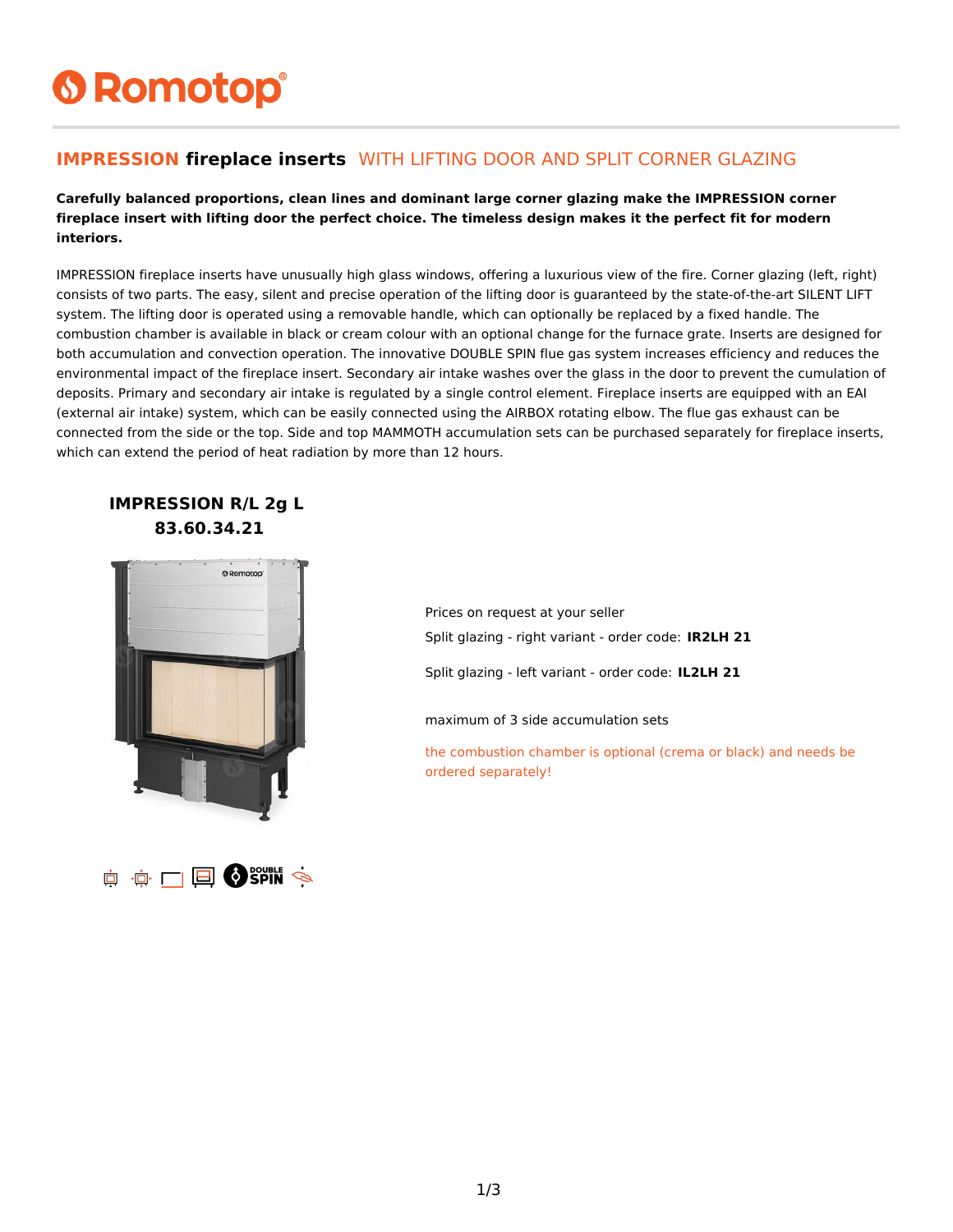## **Technical parameters**

| Height                                             | 1531 mm     |
|----------------------------------------------------|-------------|
| Width                                              | 1068 mm     |
| Depth                                              | 574 mm      |
| Door height                                        | 556 mm      |
| Door width                                         | 833 mm      |
| Door depth                                         | 339 mm      |
| Weight*                                            | 237 kg      |
| Regulated output                                   | 6,2-16,1 kW |
| Smoke flue diameter                                | 150-200 mm  |
| Flue socket diameter                               | 200 mm      |
| External air intake diameter                       | 150 mm      |
| Axis height of rear outlet                         | 1190 mm     |
| Draught                                            | 11 Pa       |
| Efficiency                                         | 81,1 %      |
| Average wood consumption                           | 3,5 kg/h    |
| *weight including black / cream combustion chamber |             |
| A+                                                 |             |

### **Accessories**

ADJUSTABLE LEGS - 190 mm AIRBOX 01 IMPRESSION COMBUSTION CHAMBER IR2LH TOP01 black COMBUSTION CHAMBER IR2LH TOP02 cream CONTRA-WEIGHT IMPRESSION CONVECTION COVER for IMPRESSION R/L 2g L 83.60.34.21 fireplace inserts FRAME IL2LH RAM11 cover standard FRAME IL2LH RAM12 cover standard FRAME IL2LH RAM15 support FRAME IR2LH RAM11 cover standard FRAME IR2LH RAM12 cover standard FRAME IR2LH RAM13 standard, universal FRAME IR2LH RAM14 standard, universal FRAME IR2LH RAM15 support GRATE SET (H3 ROST 01) HANDLING SET IMPRESSION FIXED HANDLE SIDE ROMOTOP MAMMOTH ACCUMULATION SET for fireplace inserts (AKKUM KV 06) TOP ROMOTOP MAMMOTH ACCUMULATION SET for fireplace inserts with a flue exhaust of 200 mm